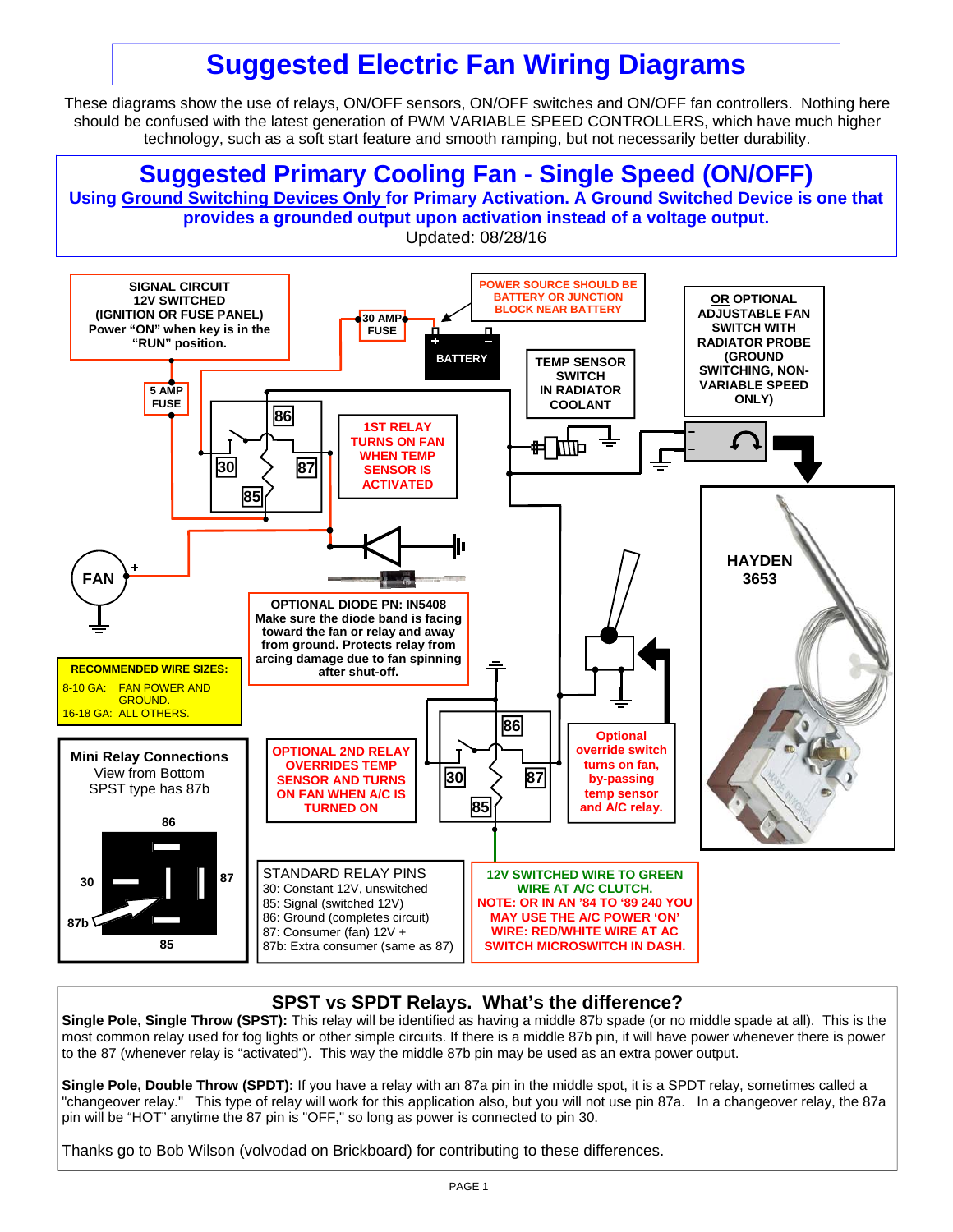# **Suggested Electric Fan Wiring Diagrams**

These diagrams show the use of relays, ON/OFF sensors, ON/OFF switches and ON/OFF fan controllers. Nothing here should be confused with the latest generation of PWM VARIABLE SPEED CONTROLLERS, which have much higher technology, such as a soft start feature and smooth ramping, but not necessarily better durability.



#### **SPST vs SPDT Relays. What's the difference?**

**Single Pole, Single Throw (SPST):** This relay will be identified as having a middle 87b spade (or no middle spade at all). This is the most common relay used for fog lights or other simple circuits. If there is a middle 87b pin, it will have power whenever there is power to the 87 (whenever relay is "activated"). This way the middle 87b pin may be used as an extra power output.

**Single Pole, Double Throw (SPDT):** If you have a relay with an 87a pin in the middle spot, it is a SPDT relay, sometimes called a "changeover relay." This type of relay will work for this application also, but you will not use pin 87a. In a changeover relay, the 87a pin will be "HOT" anytime the 87 pin is "OFF," so long as power is connected to pin 30.

Thanks go to Bob Wilson (volvodad on Brickboard) for contributing to these differences.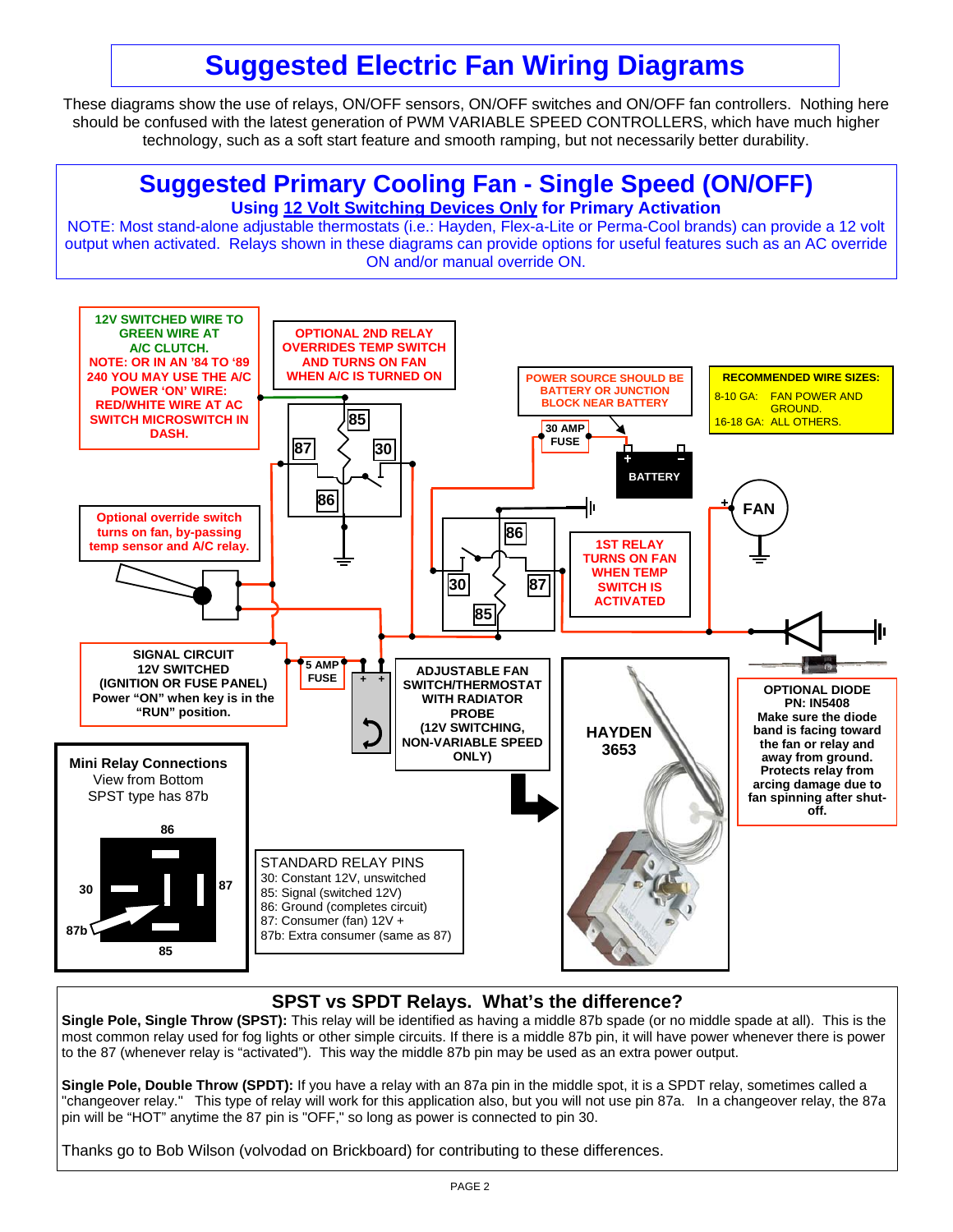# **Suggested Electric Fan Wiring Diagrams**

These diagrams show the use of relays, ON/OFF sensors, ON/OFF switches and ON/OFF fan controllers. Nothing here should be confused with the latest generation of PWM VARIABLE SPEED CONTROLLERS, which have much higher technology, such as a soft start feature and smooth ramping, but not necessarily better durability.



#### **SPST vs SPDT Relays. What's the difference?**

**Single Pole, Single Throw (SPST):** This relay will be identified as having a middle 87b spade (or no middle spade at all). This is the most common relay used for fog lights or other simple circuits. If there is a middle 87b pin, it will have power whenever there is power to the 87 (whenever relay is "activated"). This way the middle 87b pin may be used as an extra power output.

**Single Pole, Double Throw (SPDT):** If you have a relay with an 87a pin in the middle spot, it is a SPDT relay, sometimes called a "changeover relay." This type of relay will work for this application also, but you will not use pin 87a. In a changeover relay, the 87a pin will be "HOT" anytime the 87 pin is "OFF," so long as power is connected to pin 30.

Thanks go to Bob Wilson (volvodad on Brickboard) for contributing to these differences.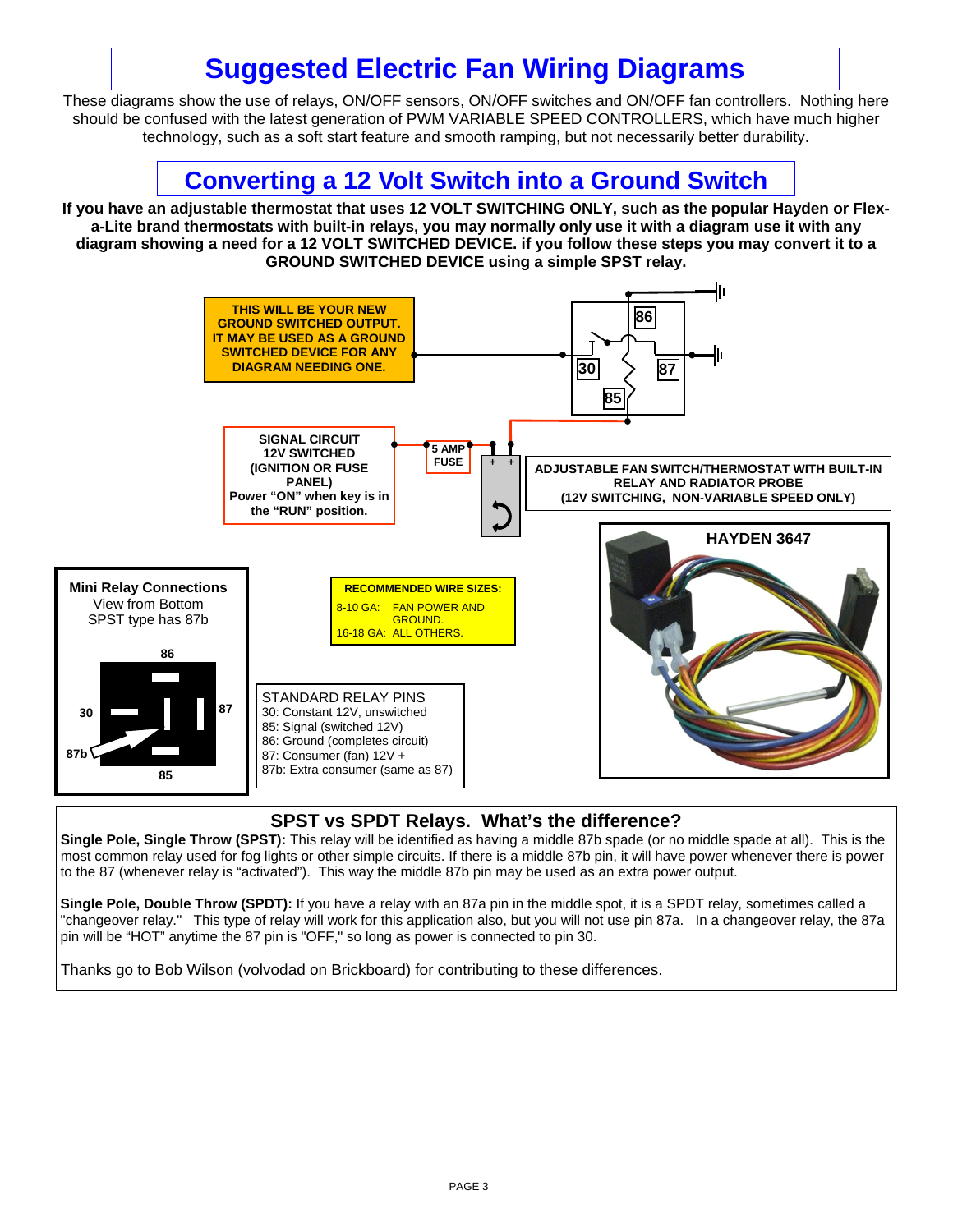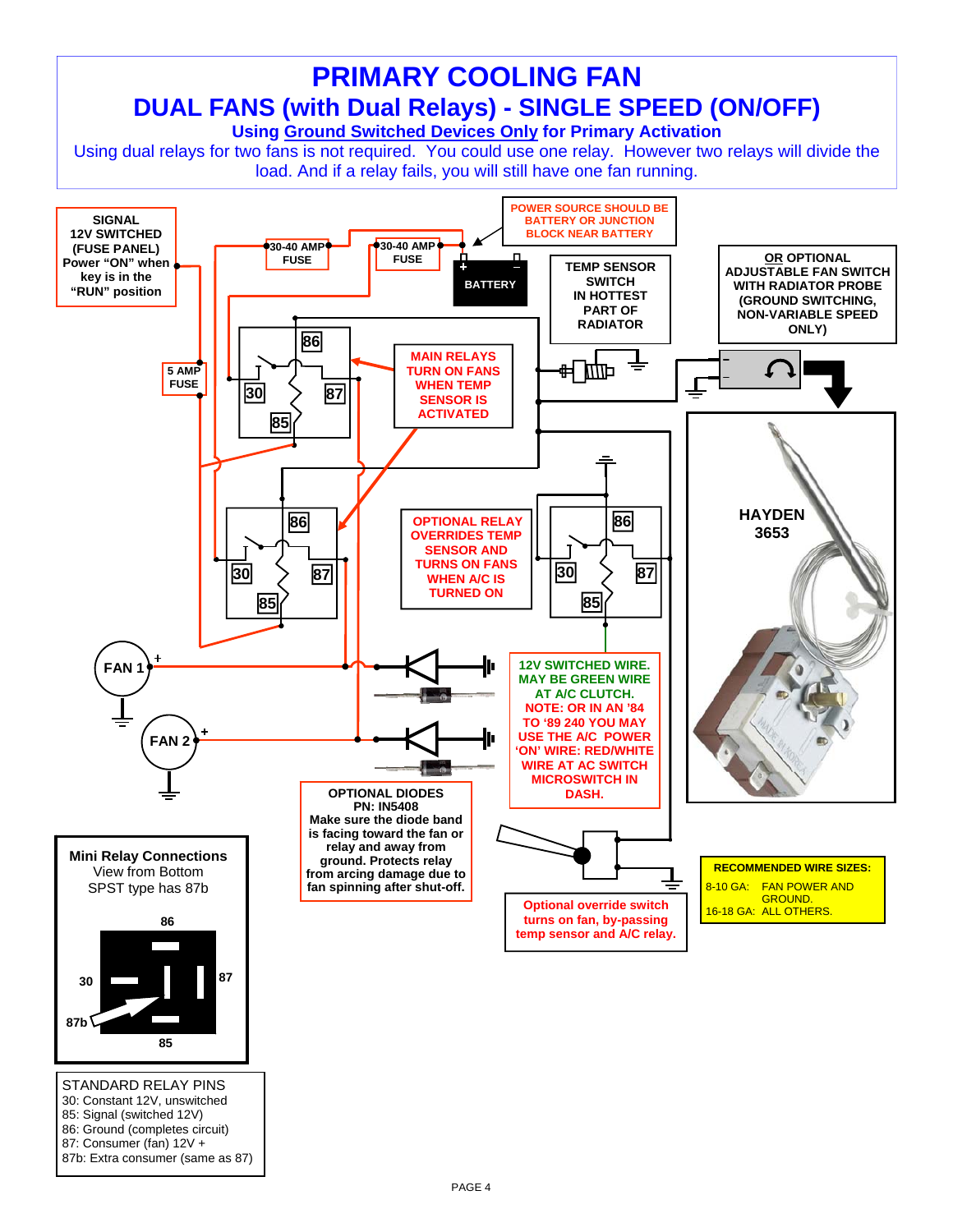# **PRIMARY COOLING FAN DUAL FANS (with Dual Relays) - SINGLE SPEED (ON/OFF)**

**Using 12 Volt Switched Devices Only for Primary Activation** 

Using dual relays for two fans is not required. You could use one relay. However two relays will divide the load and if a relay fails, you will still have one fan running.

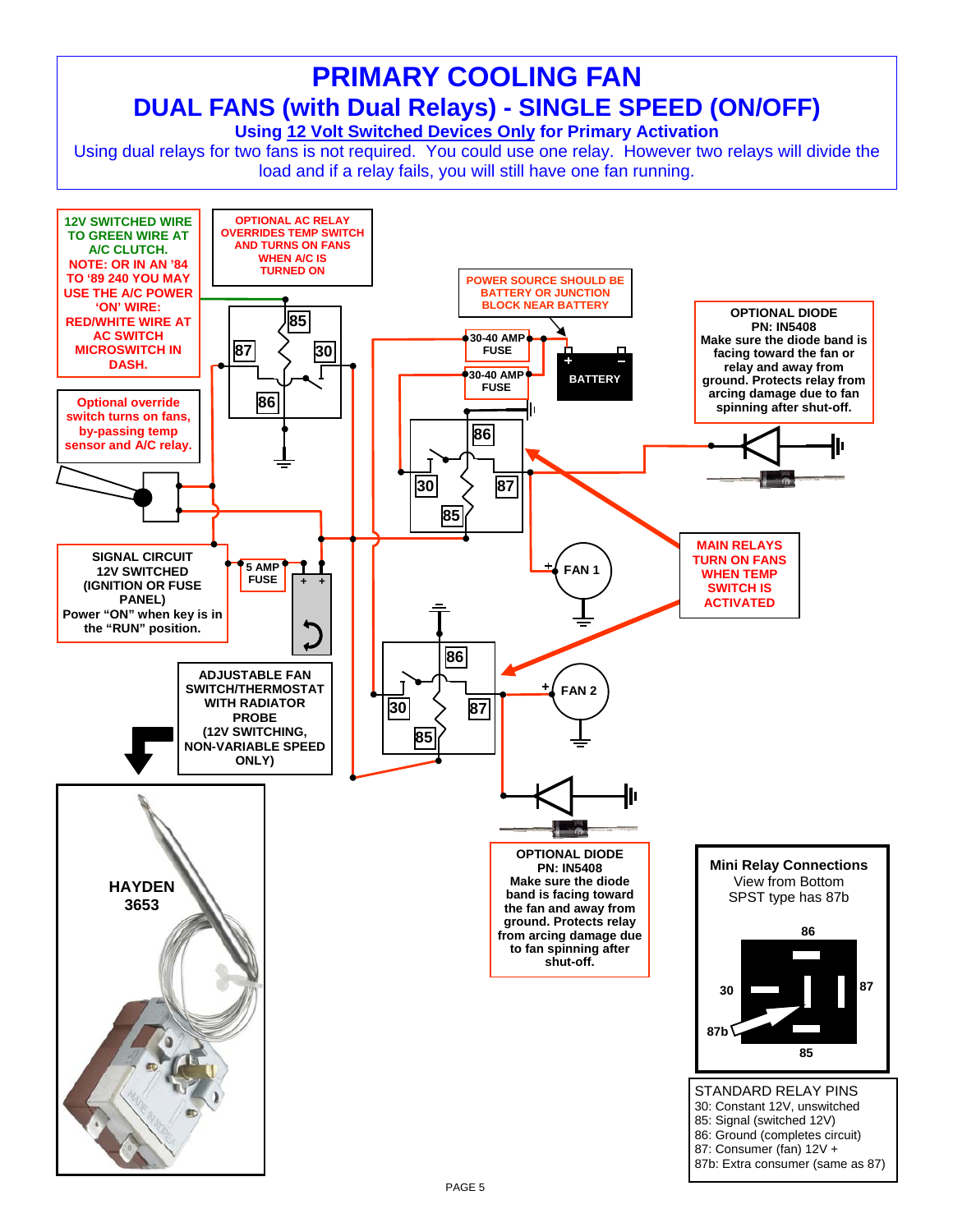### **SINGLE A/C FAN ONLY - Single Speed (ON/OFF) Adding a Pusher Fan for A/C Condenser**

This diagram works well if you only wish to add a single fan to the front of your A/C condenser. It will not come on at a particular temperature, but only when the A/C is turned on.

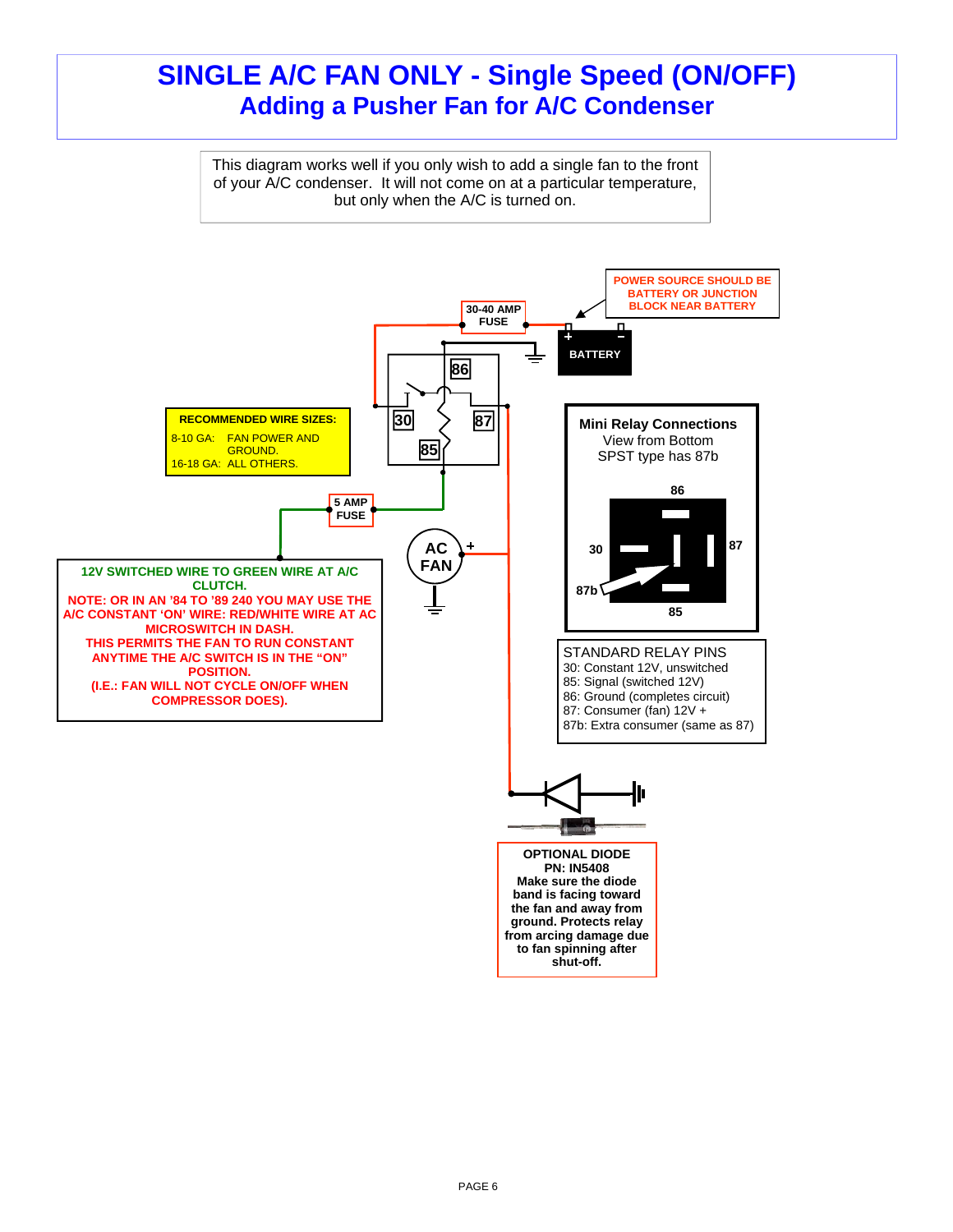## **Primary Cooling Fan - Two Speed Type (ON/OFF)**

**Using Ground Switched Devices Only for Primary Activation**